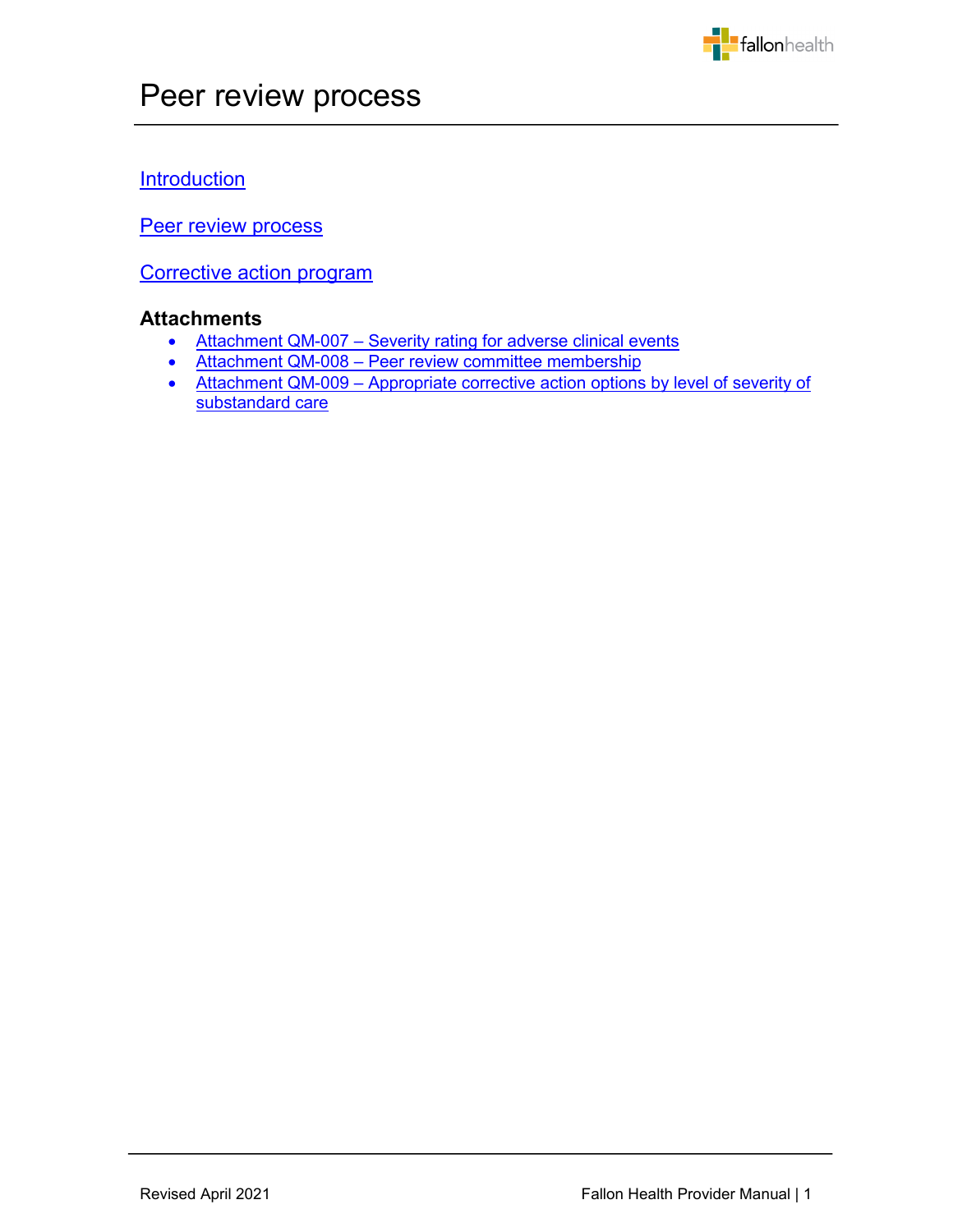

# <span id="page-1-0"></span>**Introduction**

Patient safety and quality medical care are the central focuses underlying all Fallon Health peer review activities. All peer reviews are conducted using evidence-based guidelines, when available, or practice parameters developed by national medical specialty societies, which have been vetted and approved locally when feasible.

Peer review may be intensified in response to the circumstances of a single case, or the review may examine broader trends in the performance of systems and/or processes of delivery. If incident based, the review should ensure that principles of fairness and due process are afforded any practitioner involved. Since the demarcation between quality improvement and corrective action can be problematic, strong effort must be focused to achieve the goal of quality improvement, while being objective, fair, transparent and credible.

A peer review to examine system issues should result in suggestions for system improvement. Such efforts to ensure the preservation of quality care activities are an important function of the Peer Review Committee, separate from individual practitioner review. Such review should be based on appropriateness, medical necessity and efficiency of services to assure quality medical care.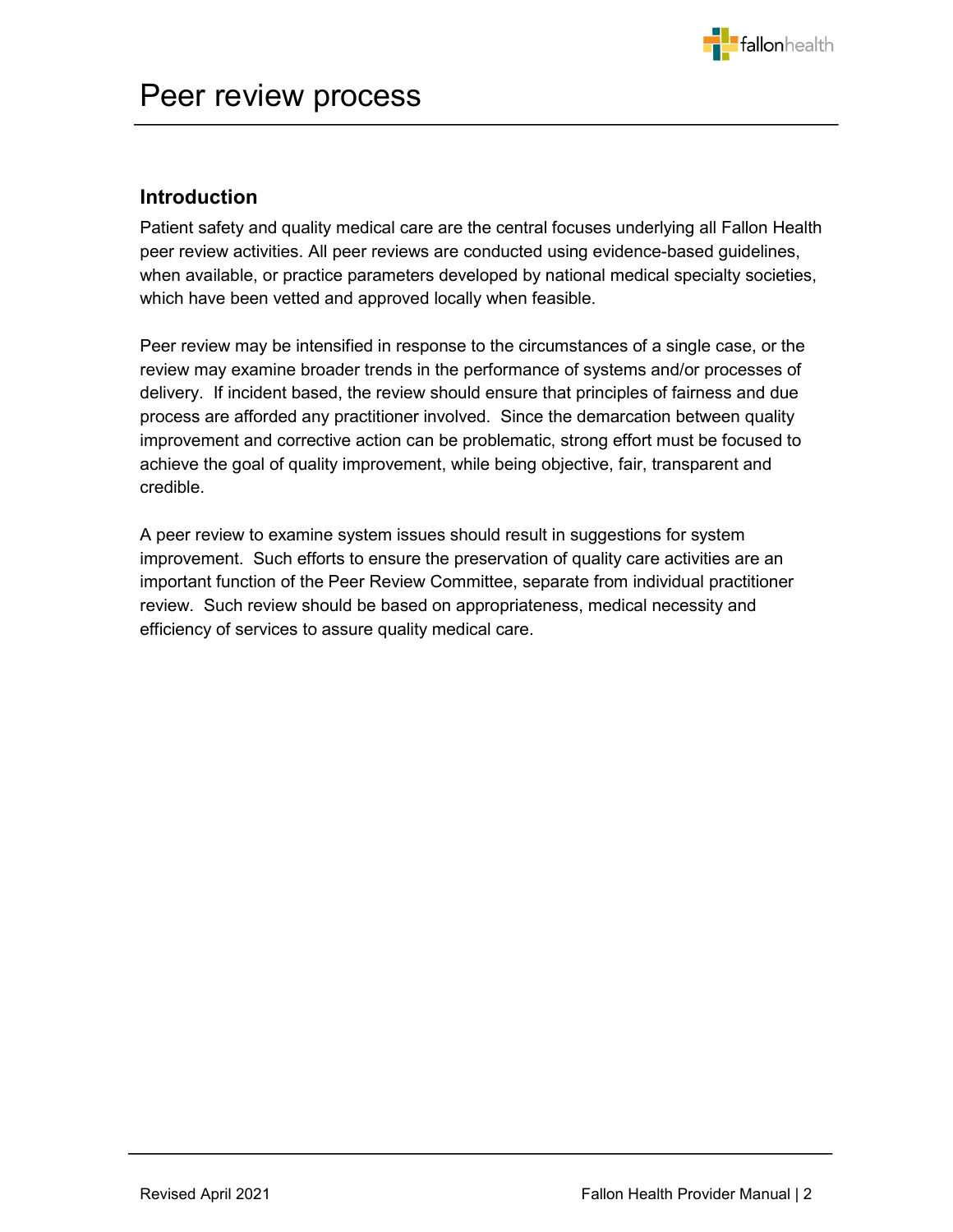

# <span id="page-2-0"></span>**Steps in the Peer Review Process**

These policies and procedures shall be applicable for all practitioners credentialed by Fallon Health including, but not limited to, MDs, DOs, Oral Surgeons, Dentists, DPMs, DCs, optometrists, psychologists, practitioner assistants, nurse practitioners and nurse midwives.

# **1. Case Identification and Initial Review**

All cases identified as quality of medical care issues are reviewed through the organization's Peer Review Process. The Peer Review Process is coordinated by Fallon Health Quality Programs department. Cases identified with quality of care issues are referred to the department for case review. Such cases may be identified through member services, concurrent review, case management, risk management, audits, sentinel events, clinician referrals, allegations of substance abuse and other sources. Any clinical quality issue regarding patient care will be initially reviewed by a nurse in the Quality Programs department with oversight from a Fallon Health Medical Director. The nurse will retrieve all pertinent medical information regarding the case in question and will enter this information into a database. If there are no quality of care issues identified following this quality management review, the case is closed, the findings are documented and tracking/trending is performed in the Quality Programs department. Results of peer review cases concerning medical care complaints are tracked for individual practitioners and incorporated into the practitioner's re-credentialing process.

# **2. Responsibilities of Peer Review Committee and Chairman**

Cases requiring further evaluation for clinical quality issues are referred to the Chair, Peer Review Committee for further review and for grading of the severity of the alleged substandard care, utilizing the protocol identified as Attachment QM-007 (page 11). Cases resulting in minor or temporary negative consequences for the member, graded as Level 1 or 2, may be handled by the Peer Review Committee Chairman without formal convocation of the Peer Review Committee, following the guidelines specified in the Fallon Health Procedure for Peer Review Corrective Action Program (page 8).

Cases graded as Level 3 or higher severity are referred to the Peer Review Committee for an informal review. The Peer Review Committee is a practitioner peer review group that includes the Chief Medical Officer, Medical Directors and contracted specialist practitioners on an ad hoc basis, as appropriate for the specific specialty care review (Attachment QM-008, page 12). All relevant information should be obtained promptly and then made available to the subject practitioner. After the information has been obtained, the issues should be discussed with the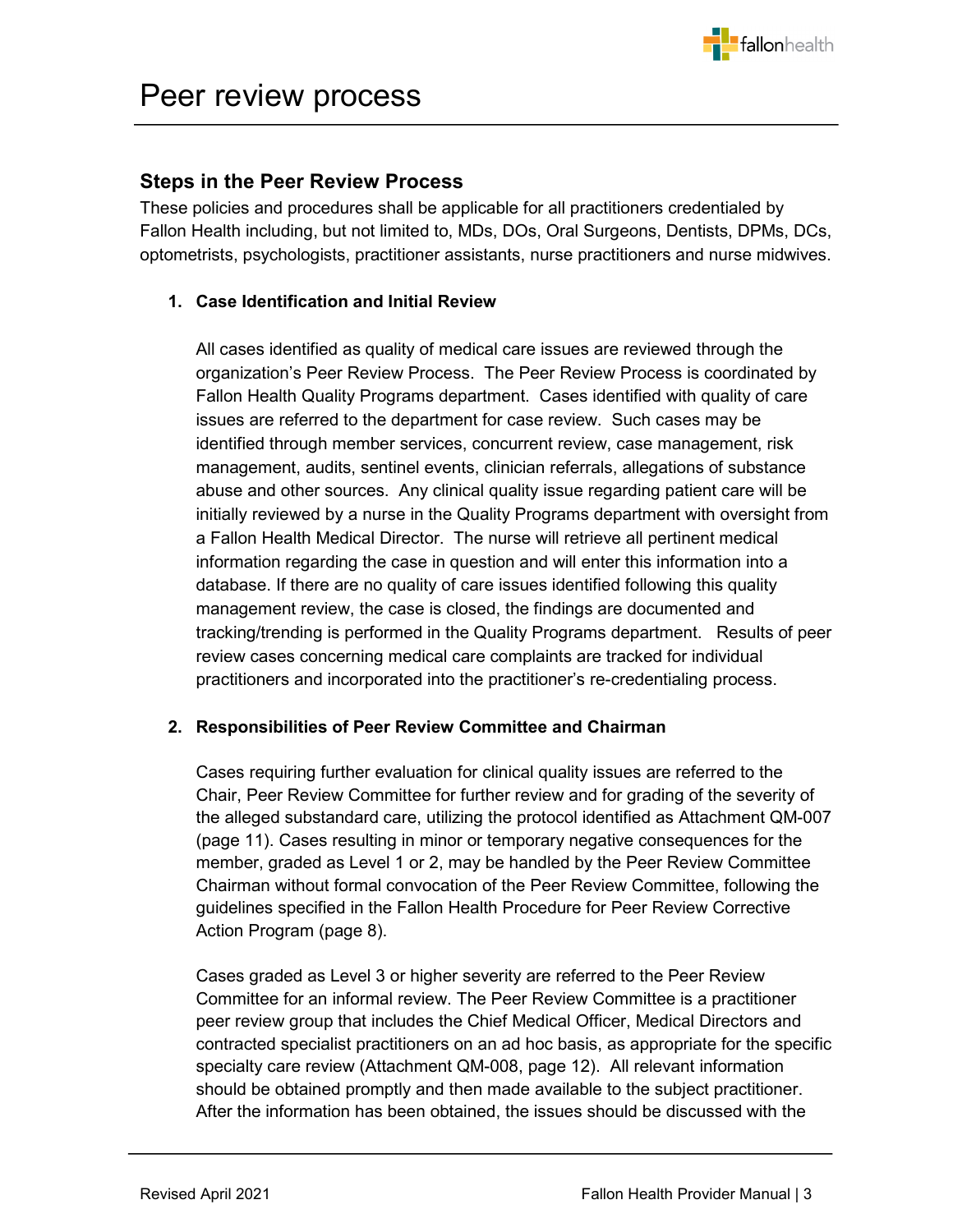

subject practitioner, and alternative courses of action should be considered before proceeding to the formal Peer Review Process. The Health Care Quality Improvement Act (HCQIA) of 1986 was enacted to encourage practitioners to participate in peer review committees by granting limited immunity from civil liability (claims from monetary damages). HCQIA is codified in Section 11101 et seq. of Title 42 of the United States Code. HCQIA also established a national reporting system (National Practitioner Data Bank) intended to restrict the ability of incompetent practitioners to move from state to state, by requiring disclosure of the practitioner's previous disciplinary or peer review action.

#### **3. Formal Peer Review Committee Process**

The practitioner under review must receive appropriate notice of the hearing. Written notification of the date, time and place of the hearing as well as the composition of the hearing panel, shall be sent to the practitioner under review within fifteen (15) calendar days of the Peer Review Committee's decision to move to a formal process. The hearing must be held before an arbitrator, hearing officer or hearing panel not in direct economic competition with the practitioner involved. In the hearing, the accused practitioner is entitled to representation by an attorney, to a record of the proceedings, to call, examine, and cross-examine witnesses, to present relevant evidence, regardless of its admissibility in a court of law, and to submit a written statement at the close of the hearing. Upon completion of the hearing, the practitioner has the right to receive the written recommendation of the arbitrator, hearing officer, or the hearing panel and the right to receive a written decision from the health care entity. The recommendation and the decision are to include the basis for the conclusions reached. The practitioner shall be informed of the decision of the Peer Review Committee within ten (10) days of the hearing. This decision will be sent via certified mail.

Certain of the procedural protections can be relaxed in the event of a threatened health care emergency. A hearing is not required in the case of a suspension or restriction of clinical privileges for a period not longer than fourteen (14) days, during which an investigation is conducted to determine the need for a professional review action. Clinical privileges can be immediately suspended or restricted where the failure to take such action may result in an imminent danger to the health of an individual, provided that the practitioner receives a subsequent notice and the right to a hearing or other procedures.

Direct economic competitors of the subject practitioner are barred from serving on the peer review panel. The Peer Review Committee may also choose to obtain an external expert opinion for specialty review. The Peer Review Committee will summarize its findings and make written recommendations regarding the outcome of the review process, including suggested corrective actions.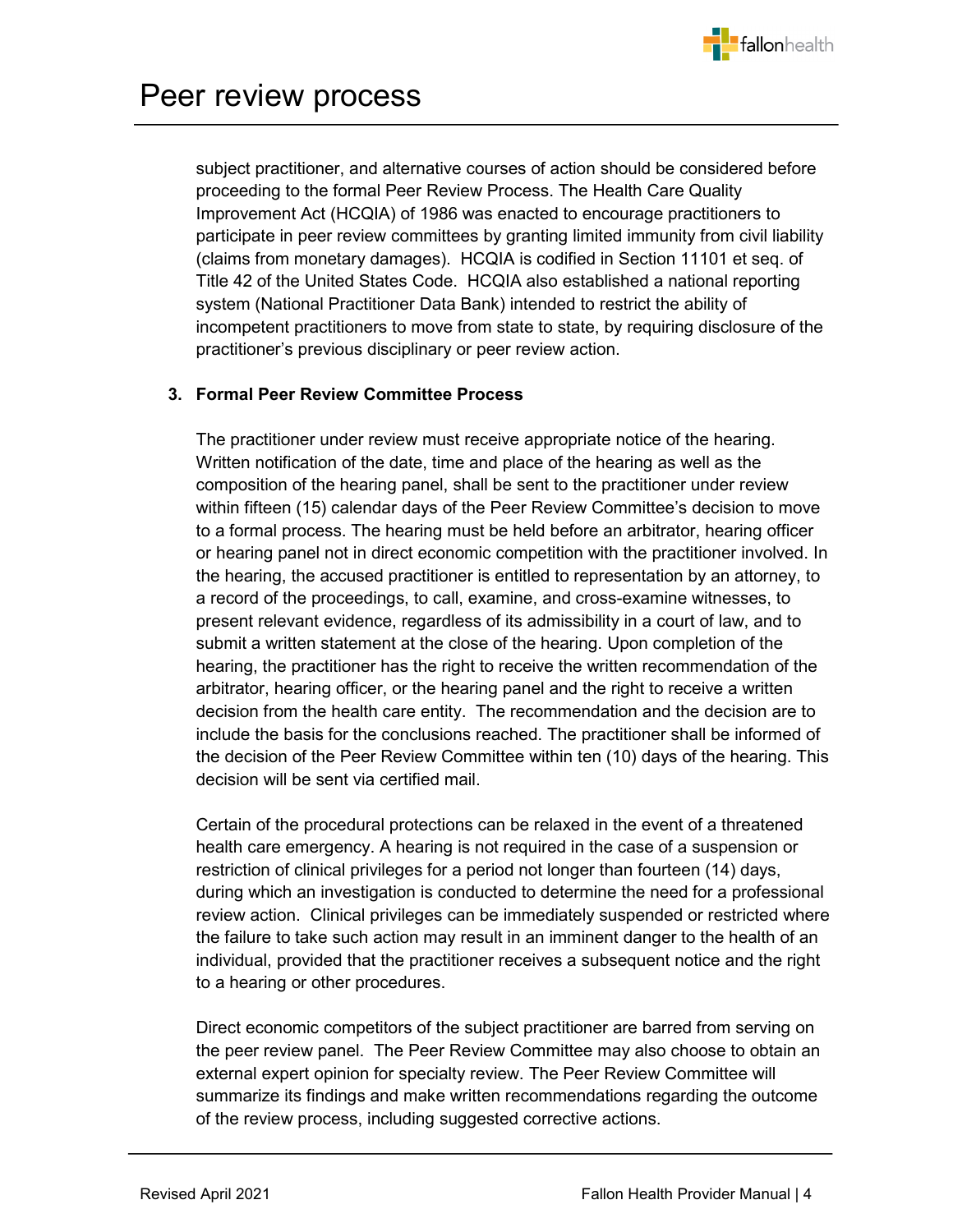

Corrective actions will be selected appropriately for the level of severity, as specified in the Fallon Health Procedure for Peer Review Corrective Action Program (page 8).

The finding and recommendations from the Peer Review Committee shall be communicated to the individual contracted practitioner if the care reviewed was identified as sub-standard. Such communication shall be by certified mail, sent within ten (10) days of the Peer Review Committee action. Information will also be filed in the practitioner's credentialing files and reviewed at the time of the practitioner re-credentialing process. The Chief Medical Officer or his/her designee will then be responsible for relaying the findings of the Peer Review Committee to the practitioner in question, with implementation of the Corrective Action Program. Documentation of this counseling and corrective action shall then be relayed back to the Peer Review Committee for inclusion in the case file.

#### **4. Documentation of Activities**

All results of evaluation of medical care by the Peer Review Committee are documented in confidential minutes, and the documentation is secured in the Quality Programs department. Final reviews by external practitioner experts or the Peer Review Committee are also tracked in the clinical quality database. All medical peer review results shall remain confidential and shall not be subject to subpoena or discovery in compliance with Massachusetts General Laws, Chapter 111 Sections 1, 203, 204 and 205. Evaluation of practitioner-specific medical care is not shared with other departments, patients, patient families, external agencies or other committees, except for the Credentials Committee, and the Board of Registration in Medicine, as required by statute. The Chief Medical Officer may decide to follow up with member complaints on medical quality directly with members, or delegate a Medical Director to follow up with complaint resolution. Results of peer review activities are not shared during these communications.

### **5. Appeal Rights**

Within ten (10) days of the receipt of the decision, the practitioner under review has the right to request an appeal from the Peer Review Committee. The request must be in writing and shall include an identification of the grounds for appeal and a clear and concise statement of the facts in support of the appeal. The grounds for the appeal shall be:

- a) Substantial non-compliance with the procedures of the Peer Review Committee;
- b) Insufficient evidence in the hearing record to support the decision.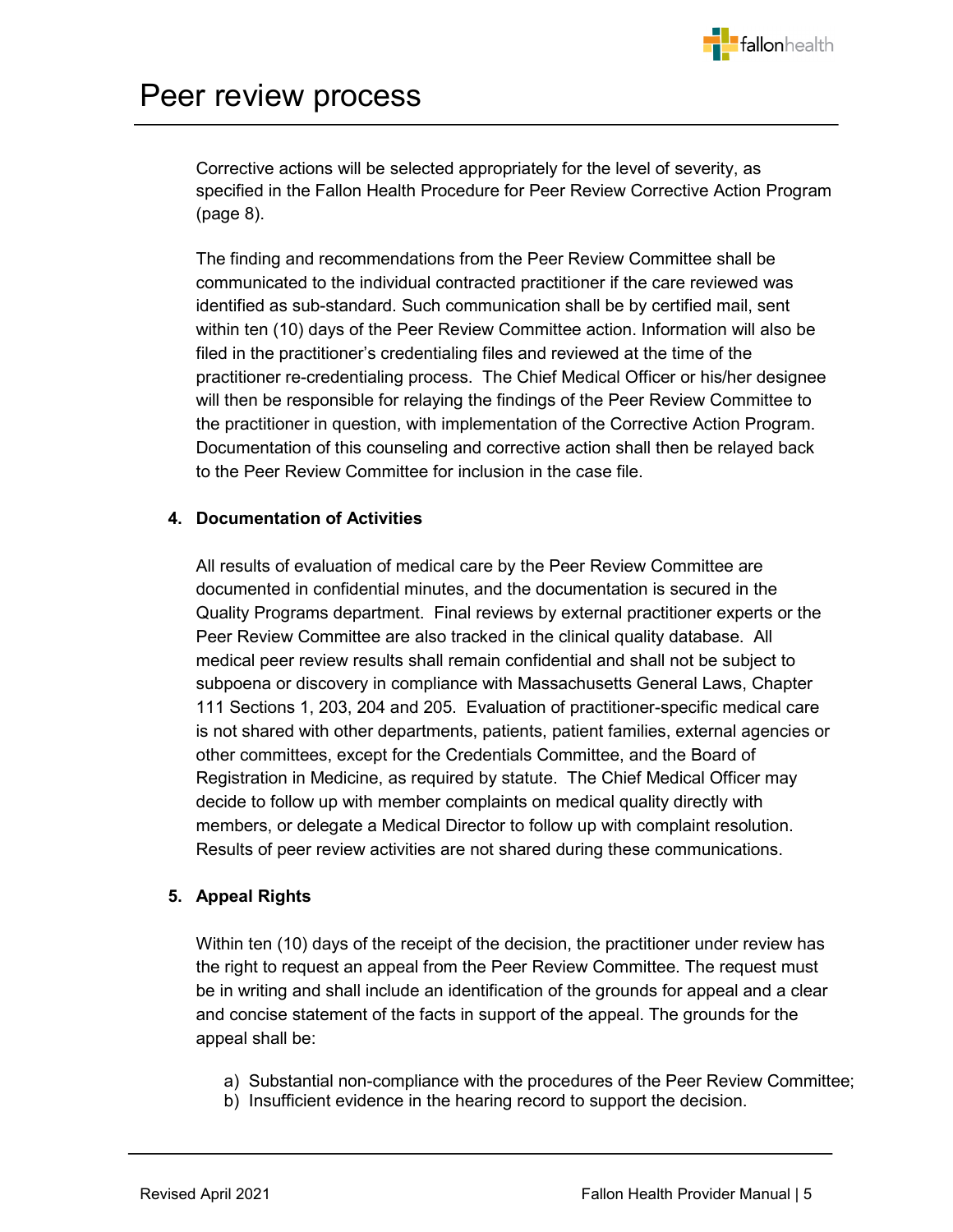

The Fallon Health Board of Directors' Service and Quality Oversight Committee (SQOC) will sit as the appeal board. The Fallon Health Board of Directors' SQOC will convene for the appeal hearing within thirty (30) days of receipt of the written request from the practitioner under review. Then Fallon Health Board of Directors' SQOC will review the appeal request and any other material it deems relevant, and will recommend to the Peer Review Committee whether the Peer Review Committee should affirm, modify or reverse the original finding and recommendations. After Review of the Fallon Health Board of Directors' SQOC recommendation, the Peer Review Committee will issue a determination. This decision shall be considered final.

# **6. Reporting to Credentials Committee and Massachusetts Board of Registration in Medicine**

Minutes of the Peer Review Committee are not shared with other quality committees except for the Credentials Committee. The Chief Medical Officer or his/her designee may also share with the Clinical Quality Improvement Committee and the Fallon Health Board of Directors' SQOC to identify opportunities and report quality issues. The Fallon Health Board of Directors' SQOC has the responsibility to make recommendations and revise policies that have a direct impact on members' medical care and services. A summary of the Peer Review Committee activities shall be presented quarterly to the Clinical Quality Improvement Committee (CQIC), to include documentation of trends by health care option and level of severity, and status reports regarding corrective action plans, as part of the Peer Review Process.

The Peer Review Committee shall also send notice to the Credentials Committee documenting the occurrence of all peer reviewed cases regarding a specific practitioner. The detailed findings of the Peer Review Committee shall be made available to the Credentials Committee on request, after the Committee has been notified of the Peer Review Committee findings. Results of the Peer Review Committee are not released to the Member Relations Department or any other intramural or extramural department, except for the Massachusetts Board of Registration in Medicine, for those cases rated as Level 3 or higher severity which result in a Corrective Action Program that includes any of the following: mandatory CME; written admonition, proctoring, change in credentialed status or privileges, resignation, or termination.

### **7. Additional Corrective Action**

Additional corrective actions may also be implemented by mutual agreement of the supervising practitioner (as defined in the Correction Action Program section,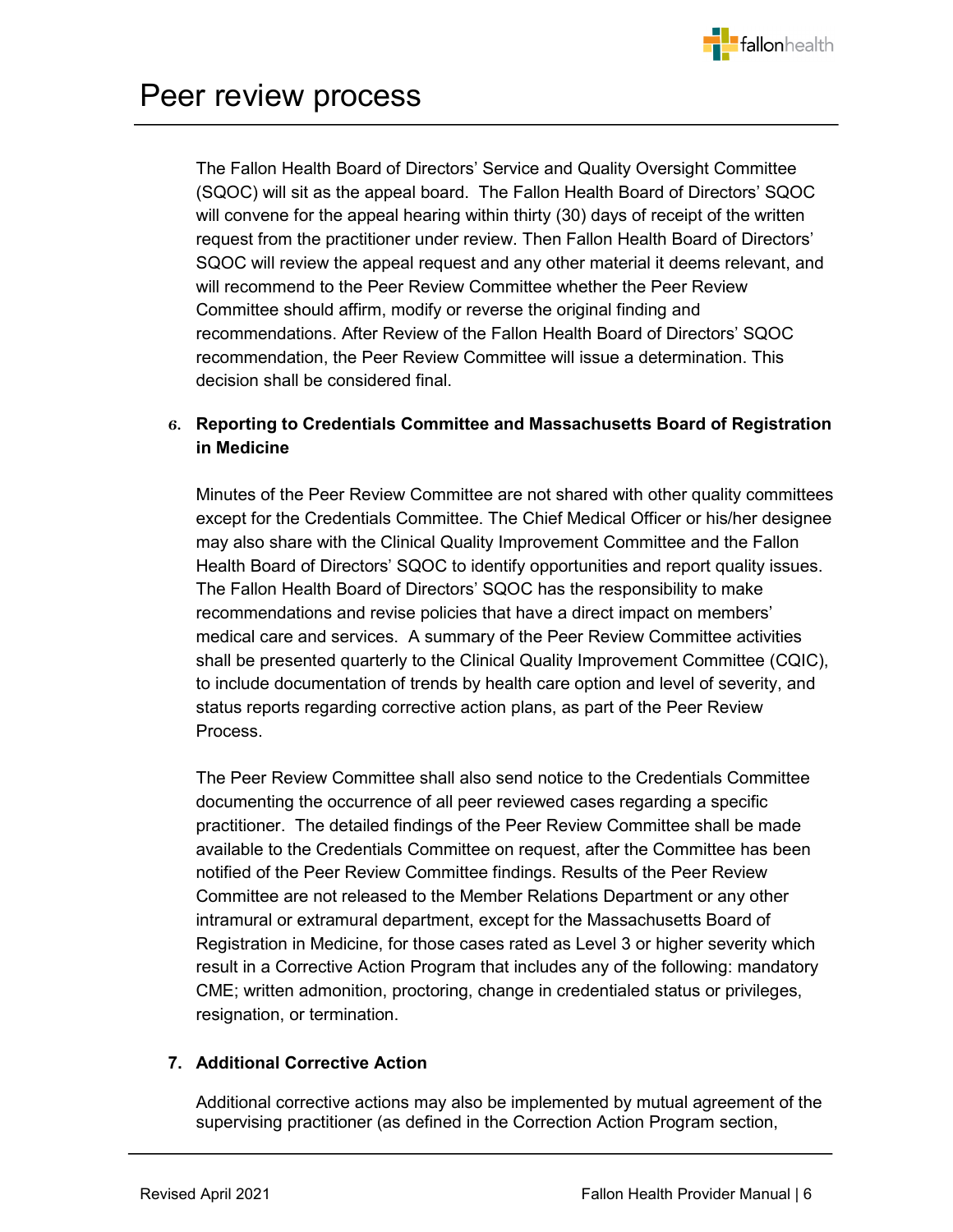

page 8) and the Peer Review Committee Chairman, with recognition given to recurrent events and trends documented for the practitioner in question. When feasible, the corrective action should include terms that permit measurement and validation of the completed remediation process. In the case of a practitioner with a documented substance abuse problem, one of the required corrective actions shall be referral to an approved substance abuse treatment program, such as the Physician Health Service (PHS) program of the Massachusetts Medical Society, with documentation of ongoing compliance with such a program. A practitioner's health and impairment issues should be identified and managed separately from the disciplinary process.

### **8. Credentials Committee**

The Credentials Committee, based on findings of the Peer Review Committee, may take action to reduce, suspend or terminate a practitioner's credentialing privileges. Because such action is based on acceptable corrective action established by the Peer Review Committee, it shall be deemed consequent to the original action of the Peer Review Committee, and not subject to a second and separate appeal process.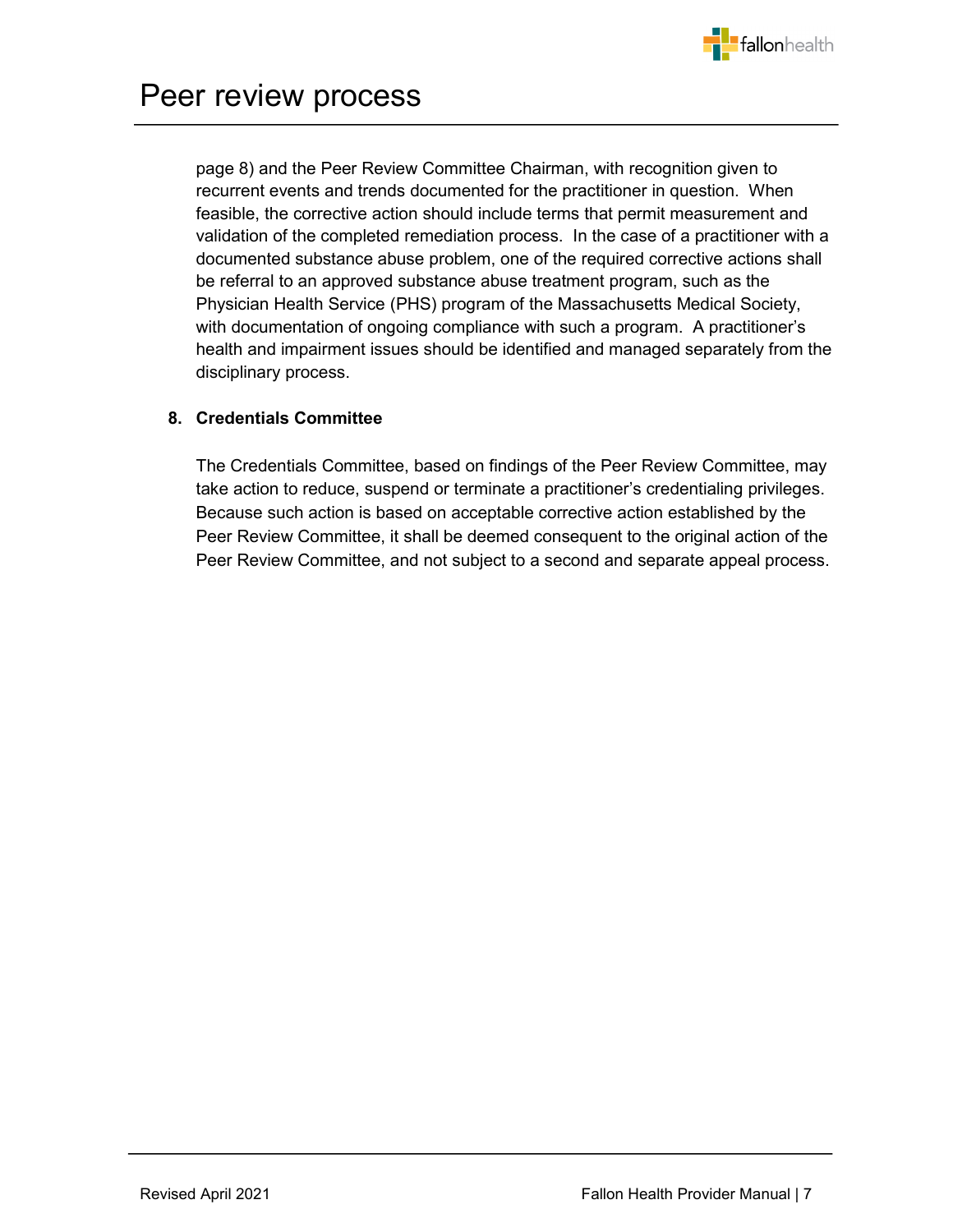

# <span id="page-7-0"></span>**Corrective Action Program**

### **1. Problem Identification**

All substandard clinical care identified through the Fallon Health Peer Review Process and Quality Programs shall be categorized by severity in accordance with the Peer Review Policy and Procedures. Problems identified shall include both acts of commission and omission, deficiencies in the clinical quality of care, and any instances of practitioner impairment documented to be a result of substance abuse.

# **2. Corrective Actions**

Following a determination by the Peer Review Committee that a practitioner has rendered sub-standard care, the Committee will recommend a list of acceptable corrective actions appropriate to the severity of the substandard care, using the guidelines identified as Attachment QM-009 (page 13), in support of their recommendations. The final recommendations of the Committee may also take into consideration other pertinent quality data regarding the practitioner in question, including but not limited to the following:

- Trended patient complaints specific to that practitioner during the previous two years.
- Additional quality reviews specific to that practitioner, documented in the Quality & Health Services Department.
- Any data or quality metrics maintained by a state or federal agency.
- Any patient and peer satisfaction survey results specific to that practitioner during the previous two years.
- For primary care practitioners, data from the prior two years summarizing the frequency of patient requests to change to a different PCP because of dissatisfaction with the practitioner.
- Any credentials file information documenting current limitations of clinical privileges or disciplinary actions, current or past substance abuse or mandated treatment for same, and records of malpractice proceedings.

### **3. Supervising Practitioner**

The recommendations for corrective action shall be implemented by a practitioner in the Fallon Health provider network who is directly accountable for the clinical supervision of the practitioner in question. In the case of a Reliant Medical Group or UMass Memorial Health Care practitioner, the supervising practitioner shall be the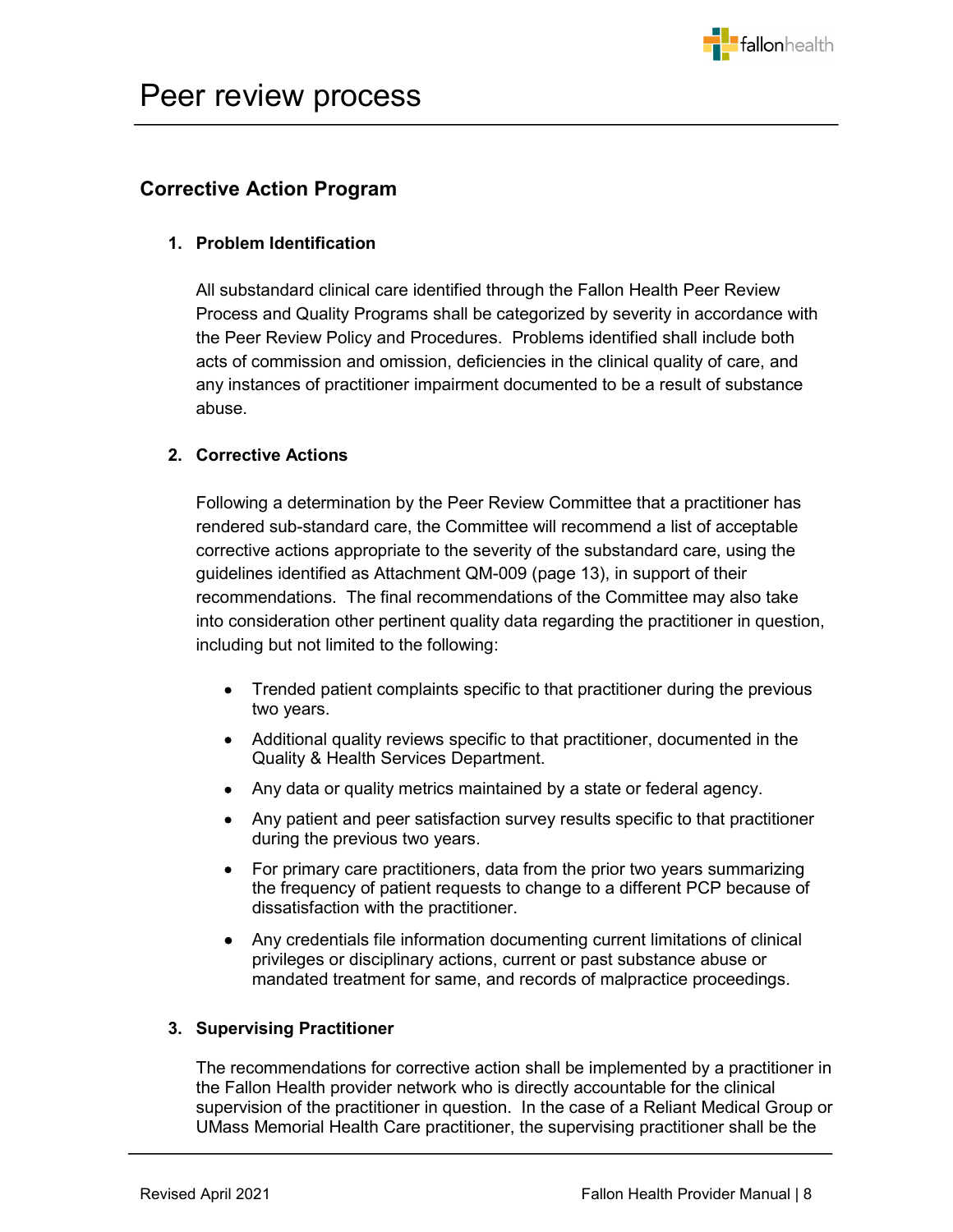

# Peer review process

department chief. In the case of a department with subdivisions and at the approval of the department chief, the division chief may also be designated as the supervising practitioner.

If neither the department chief nor the division chief is an appropriate designee because of their personal involvement in the care of the patient in question, then the group's medical director or associate medical director for clinical quality will function as the supervising practitioner.

In the case of a Fallon Health contracted practitioner who is not directly accountable to any department or division chief, the Peer Review Committee may consider other alternatives, such as the hospital Vice President of Medical Affairs, Chief of Medical Staff, or other Fallon Health contracted practitioner to function as the supervising practitioner.

### **4. Implementation of Corrective Action Plan**

The supervising practitioner shall, in each case, review personally with the practitioner in question, the results of the Peer Review Committee. The supervising practitioner shall also establish with the practitioner in question, the Corrective Action Plan, using as a guideline the specific recommendations of the Peer Review Committee. The supervising practitioner shall notify the chairman of the Peer Review Committee confirming the completion of a feedback session with the practitioner in question, as well as the agreed upon Corrective Action Plan and a timetable for its accomplishment.

It is the responsibility of the chairman of the Peer Review Committee, working with the supervising practitioner, to document that the Corrective Action Plan has been implemented in accordance with the specific timetable. If the Corrective Action Plan is not implemented within the specified timetable, the chairman of the Peer Review Committee shall request from the supervising practitioner a written summary of any explanations for the failure to complete the Corrective Action Plan (practitioner termination, practitioner illness, etc.) as well as a revised timetable. If the explanations offered are not acceptable, or if the revised timetable also results in non-compliance, then the chairman of the Peer Review Committee shall recommend to the Credentials Committee appropriate alteration of the practitioner's clinical privileges, commensurate with the severity of the substandard care. Such alteration may include a probationary status for low risk deviations from the standard of care (severity Level 1 or 2), as well as more aggressive restriction of privileges, up to and including termination for substandard care graded as severity Level 4 or 5.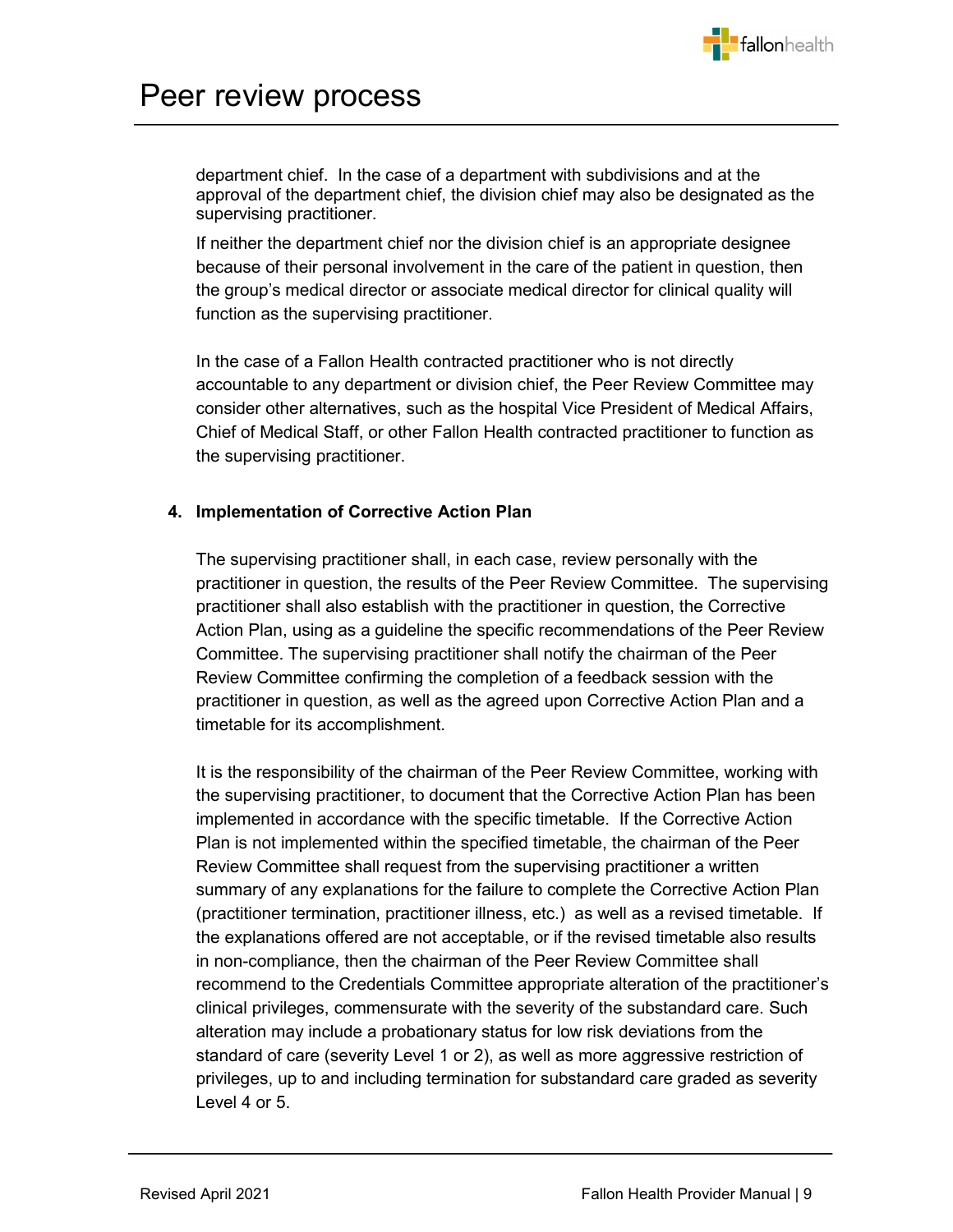

# **5. Oversight of Corrective Actions and Peer Review Activities**

The Peer Review Committee shall report quarterly to the Fallon Health CQIC, including a summary activity by health care option, and a status report regarding all Corrective Action Plans. Peer review activities which identify practitioners who are impaired by virtue of substance abuse shall also be reported to the Massachusetts Board of Registration in Medicine and the Massachusetts Medical Society's Physician Health Services Program. Practitioners whose privileges are suspended, altered or revoked shall also be reported by the Credentials Committee to the National Practitioner Databank and to the Massachusetts Board of Registration in Medicine.

# **6. Distribution of Minutes and Notice Regarding Peer Review Committee Meetings**

Minutes of the Peer Review Committee shall be distributed to the Credentials Committee, documenting the occurrence of a peer review meeting regarding a specific practitioner, with a notice also to the Member Relations Department if the case in question originated as a complaint to that department. The detailed findings of the Peer Review Committee shall be made available to the Credentials Committee on request, but shall not be released to the Member Relations Department or any other intramural or extramural department, in keeping with Massachusetts General Laws, which confirm the protected and confidential nature of all peer review activities.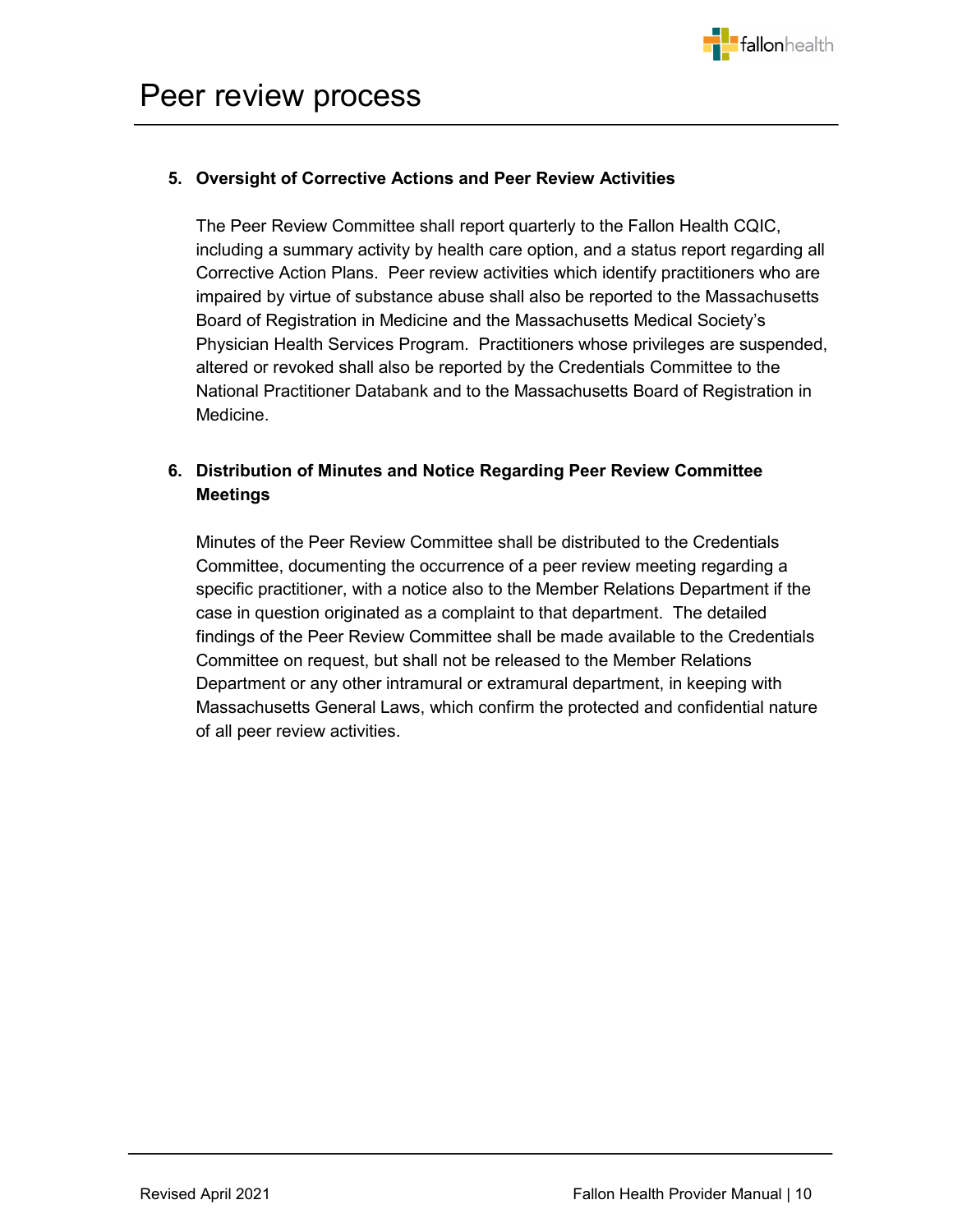

# Peer review process

## <span id="page-10-0"></span>**Attachment QM-007 - SEVERITY RATING FOR ADVERSE CLINICAL EVENTS**

*Note: Cases with relatively minor negative consequences for the member may require upgrading to a higher level of substandard care if the potential hazard to the member was clearly severe.*

| Category 0 | No substandard care. No identifiable patient injury.                                                                                                                                                                                                            |  |
|------------|-----------------------------------------------------------------------------------------------------------------------------------------------------------------------------------------------------------------------------------------------------------------|--|
| Category 1 | Minor substandard care with benign consequences for the patient<br>requiring no specific treatment or intervention.                                                                                                                                             |  |
| Category 2 | Moderate substandard care with modest clinical intervention required<br>to reverse or treat the condition. No hospitalization or invasive<br>therapy required (excepting routine venipuncture).                                                                 |  |
| Category 3 | Serious substandard care with temporary impairment. Aggressive<br>medical intervention required to treat or reverse the condition. May<br>involve hospitalization or invasive corrective therapy. No permanent<br>irreversible patient disability attributable. |  |
| Category 4 | Serious substandard care with permanent patient impairment.<br>Irreversible injury or serious impairment resulting from substandard<br>care. May involve loss of limb or permanently impaired bodily<br>function.                                               |  |
| Category 5 | Fatal substandard care with death directly related to the clinical<br>misadventure. This may involve acts of commission as well as acts of<br>omission.                                                                                                         |  |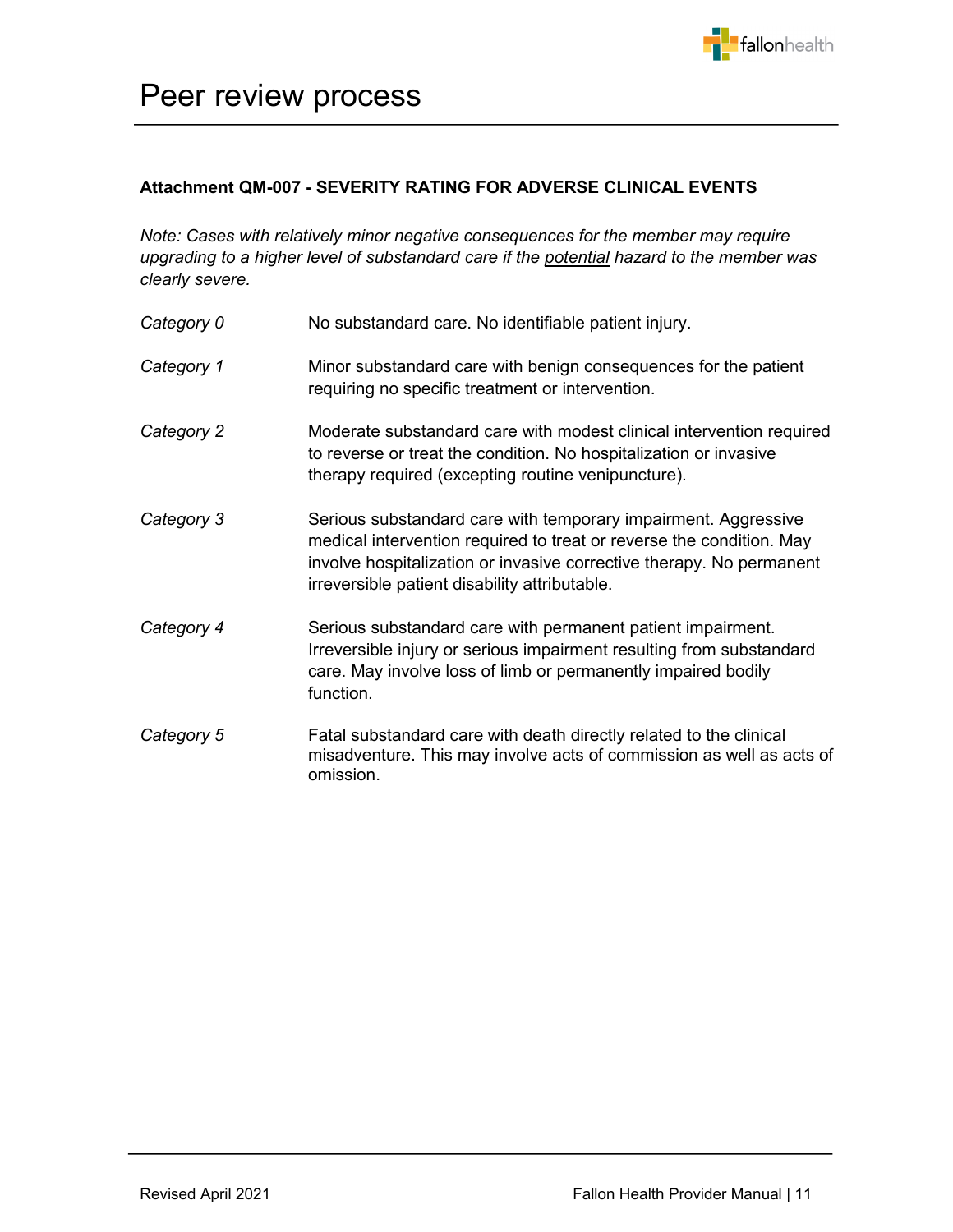

# Peer review process

#### <span id="page-11-0"></span>**Attachment QM-008 - PEER REVIEW COMMITTEE MEMBERSHIP**

#### **Permanent Members:**

- Fallon Health Chief Medical Officer (Chairman, may delegate to a medical director)
- Fallon Health Medical Directors

Ad Hoc Members - Chosen by the Committee Chairperson

Fallon Health Specialty Practitioner (May be external consultant practitioner)

#### **Ex-officio Members:**

Fallon Health Vice President of Quality and Population Health, Administrative Assistant, Senior Manager Accreditation